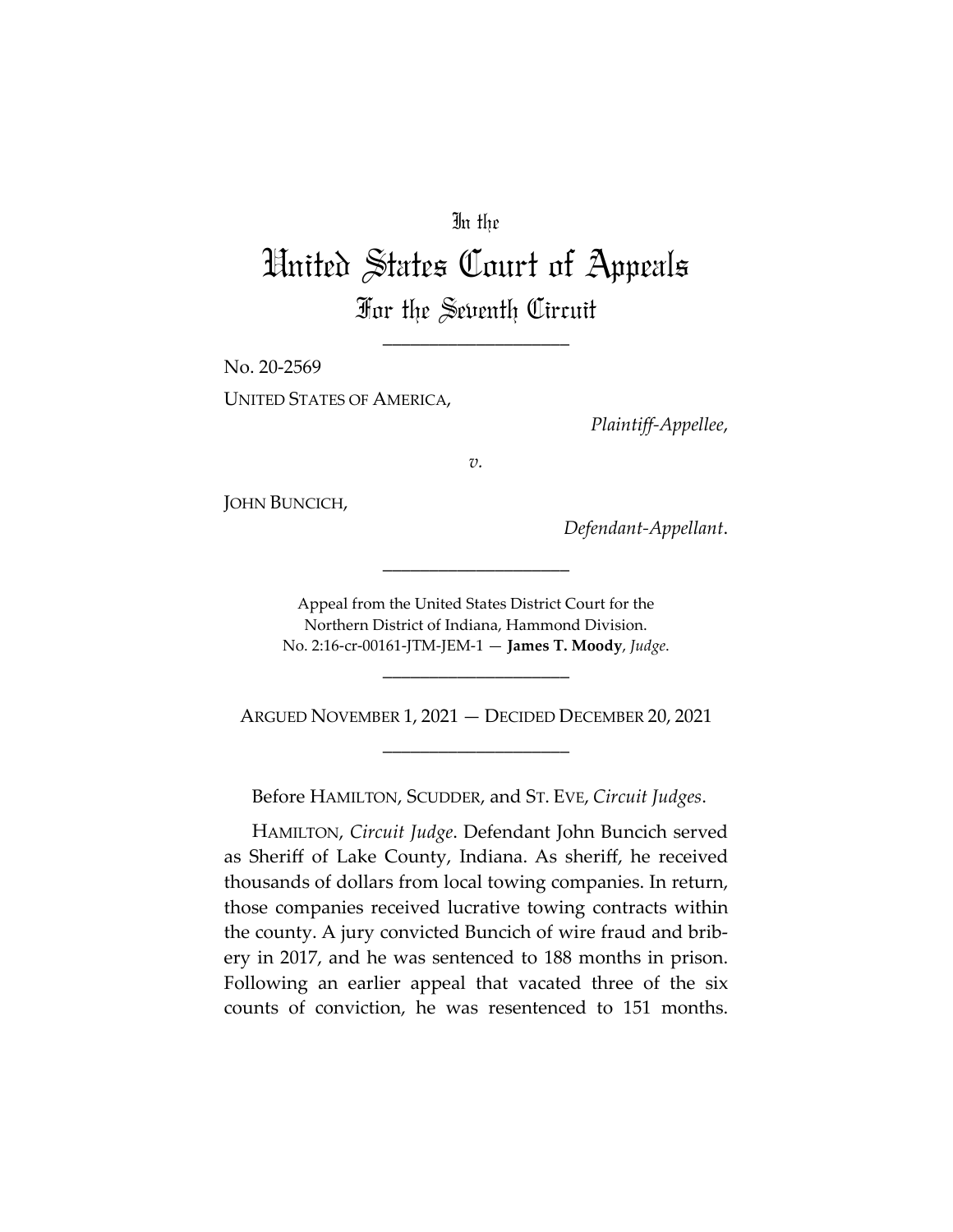Buncich now challenges that decision on three grounds. He argues that the district court erred in its Sentencing Guideline calculation, that the court failed to explain its guideline findings sufficiently and made other procedural errors, and that his sentence was substantively unreasonable. We reject all three arguments and affirm his sentence.

I. *Facts and Procedural History*

## A. *The Towing Scheme*

In Lake County, the sheriff maintains a "tow list" that determines which towing companies receive towing assignments when law enforcement must order removal of vehicles from roadways, ordinarily at the expense of the vehicle owners. Buncich served as sheriff from 1995 to 2002, and he was elected to a third four-year term beginning in 2011 and another beginning in 2015. Before taking office again, Buncich put together a list of around twelve towing companies and assigned them to defined geographic territories, some of which were more lucrative than others. Some companies were also assigned to perform tows for specialized police details, such as the gang unit or the narcotics unit, which could be even more profitable than the general geographic towing. As sheriff, Buncich saw a daily report of the gang unit tows, as well as monthly summaries showing how many total tows each company had received.

Throughout Buncich's time in office, at least several towing companies paid him to ensure that they remained on the tow list. Many of those payments were made through Chief of Police Timothy Downs—who reported to Buncich—using campaign fundraiser tickets to facilitate the scheme. Downs delivered fundraiser tickets to towing company owners, who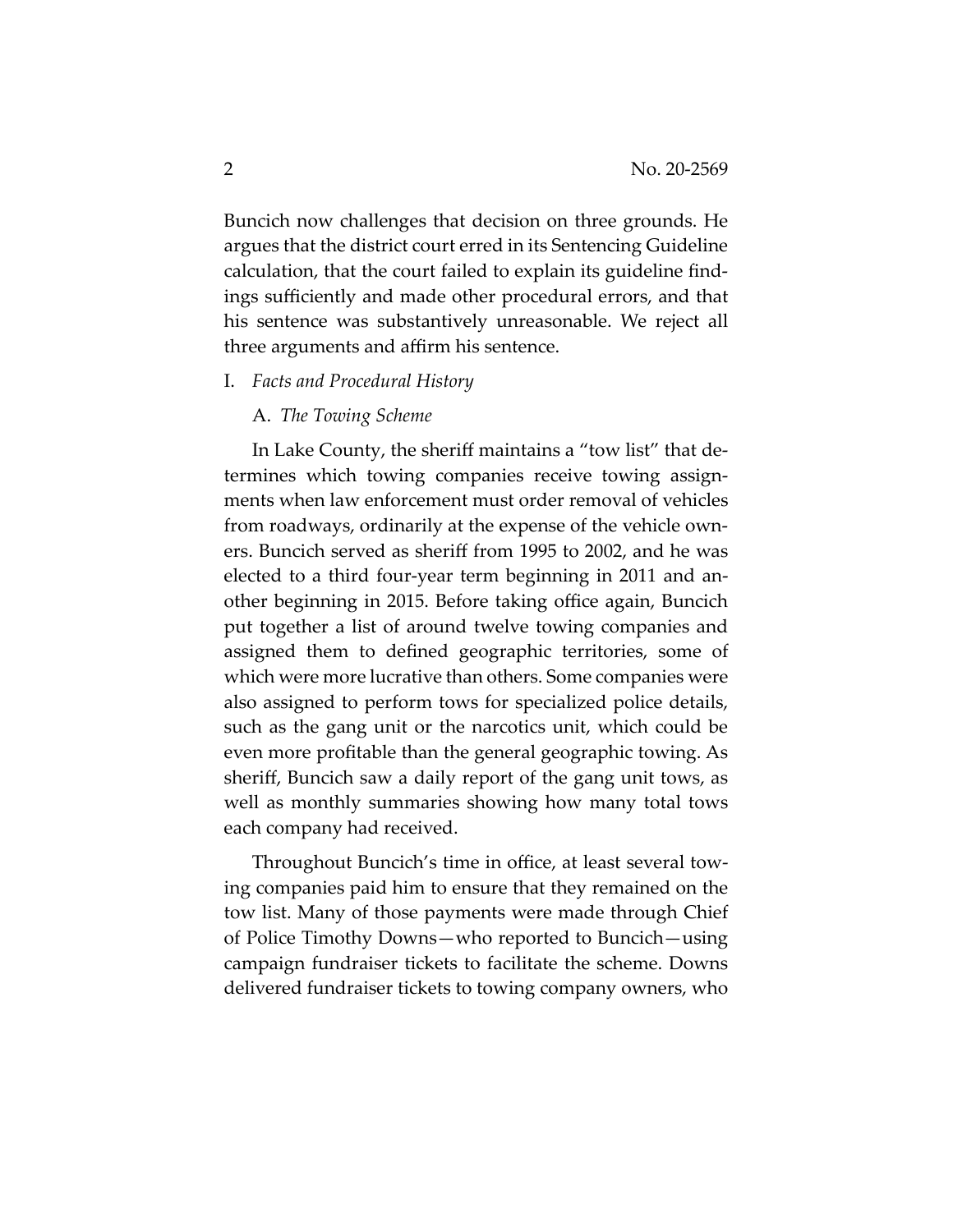paid for them by check or cash. Downs would then place all the money—sometimes thousands of dollars—in an envelope and give it to Buncich. Other towing company owners purchased tickets from different police officers or dealt with Buncich directly. And some towing company owners who failed to purchase their full allotments of tickets found that their assigned territories had been reduced.

Our decision in Buncich's first appeal provided a detailed account of specific payments. *United States v. Buncich*, 926 F.3d 361, 364–66 (7th Cir. 2019). For sentencing purposes, two towing company owners' activities are particularly relevant. First, William Szarmach owned CSA Towing. While Buncich was running for sheriff in 2010, Szarmach gave him \$500 cash through a mutual friend. Almost immediately after Buncich took office, Szarmach found out that he was on the tow list and believed that his money had been well spent. Szarmach then continued making payments through the ticket-purchasing arrangement because he felt he needed to in order to remain on the list. In addition, after Szarmach paid Buncich \$1,000 more in cash, he was assigned to tow for the gang unit. And in October 2014, he paid another \$2,500 after Downs said Buncich would take "heavy" tows—which were more lucrative—away from S&S Towing and give them to Szarmach's company. For his most expensive tows, Szarmach kicked back a percentage of the profits to Buncich.

Second, Scott Jurgensen owned Samson Relocation & Towing. He testified that Chief Downs helped him get on the tow list—with Buncich's approval—but that he did not make any payments to get on the list. About five months into Buncich's term, however, Downs approached Jurgensen about purchasing fundraiser tickets. Like Szarmach,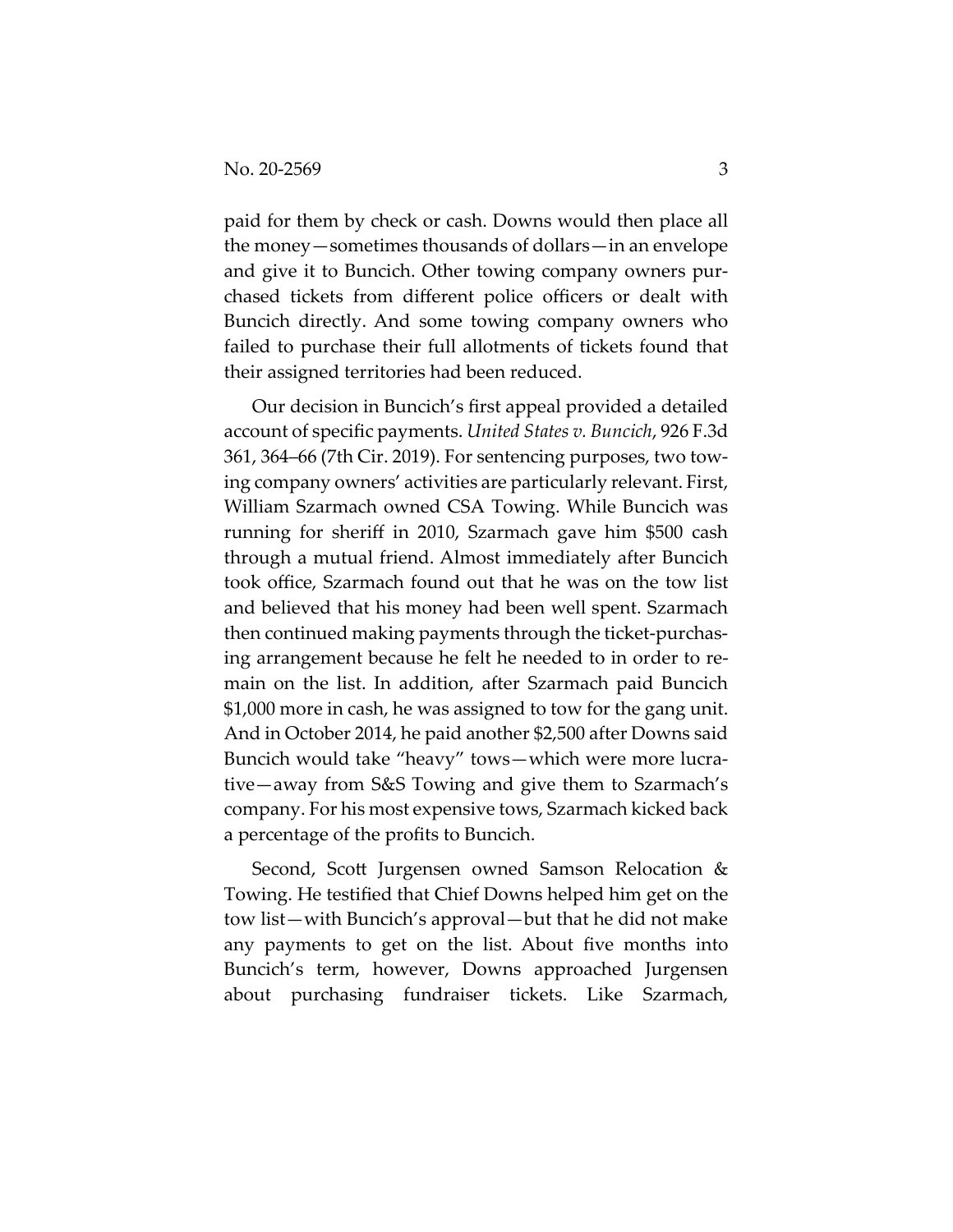Jurgensen believed he needed to buy tickets if he wanted to stay on the tow list. In June 2015, Jurgensen gave Downs \$2,500 cash and asked, "we're good for the year, right?" Downs confirmed that they were and later took the money to Buncich, who agreed that Jurgensen "don't have to worry about nothing."

Both Szarmach and Jurgensen also had other opportunities to expand their towing business. Beginning in April 2016, Buncich assigned an officer to spend three days a week writing tickets and calling for tows in the city of Gary, using only Szarmach's and Jurgensen's companies. A different officer eventually took over and spent five days a week doing the same thing. In addition, Jurgensen expressed interest in New Chicago towing, and Buncich said he would speak to a member of the town council there. Jurgensen testified that he later received all the New Chicago tows. In September 2016, he gave Buncich \$7,500 cash for making the arrangements.

The FBI searched Buncich's home and office, as well as Szarmach's two business locations, in November 2016. Agents discovered loose cash along with several used and unused money bands in denominations of \$1,000, \$2,000, and \$5,000 at Buncich's home.

# B. *Trial and Sentencing*

Buncich was convicted of five counts of wire fraud and one count of bribery. *Buncich*, 926 F.3d at 366. Under the Sentencing Guidelines, bribery defendants are subject to increased offense levels if "the value of the payment" or "the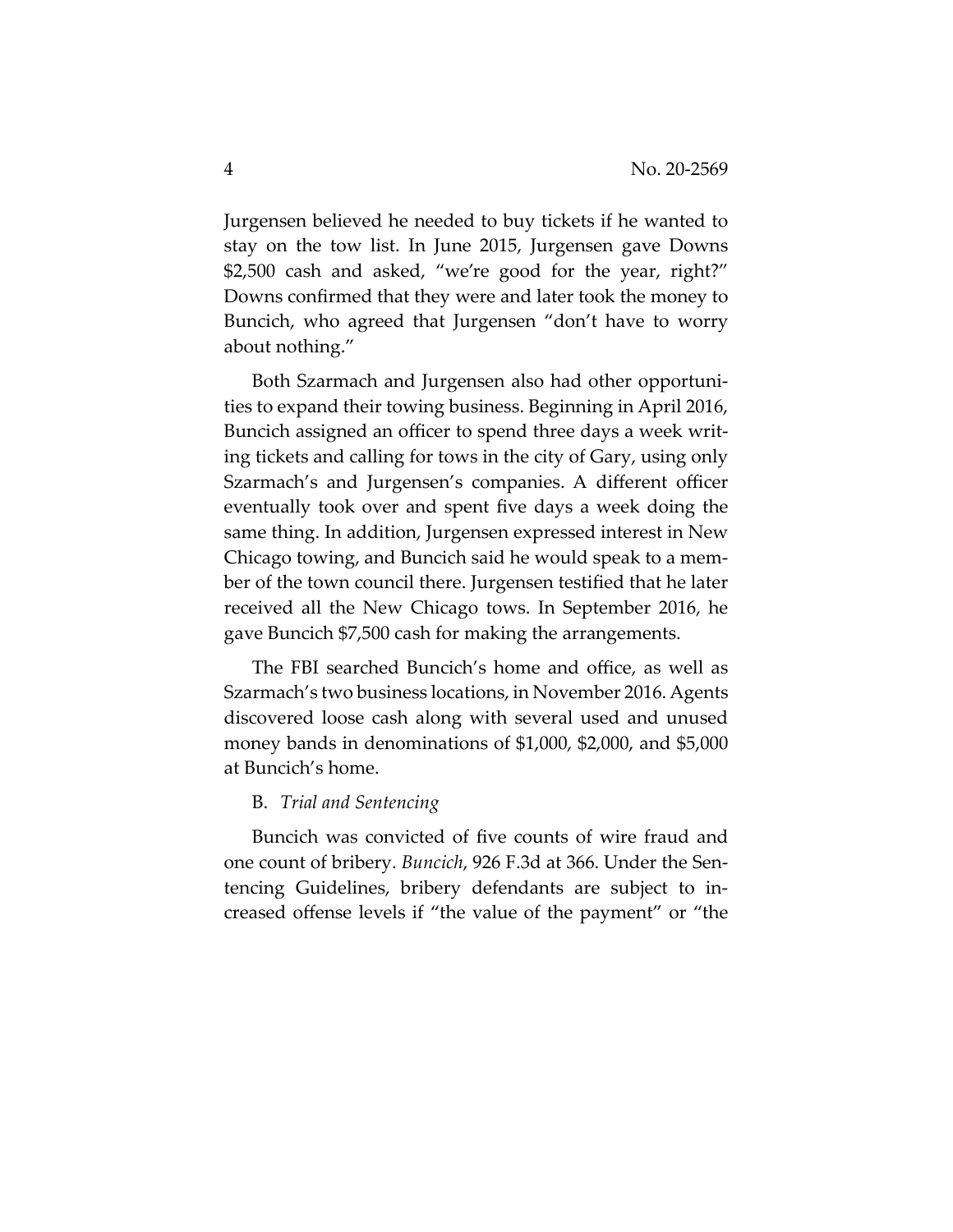benefit received or to be received in return for the payment" exceeded \$6,500. U.S.S.G. § 2C1.1(b)(2).1

The probation officer's presentence report used the dates that Szarmach and Jurgensen initially made contributions as the starting points for estimating the benefits they received. Szarmach's first payment to Buncich was made before he took office in January 2011, so his company's 1,384 tows from 2011 to 2016 were included. Jurgensen made contributions as early as 2013, so his company's 789 tows from 2013 to 2016 were included as well. The presentence report used a "conservative" estimate of \$50 profit per tow to arrive at a total benefit of \$108,650, which resulted in an eight-level increase in the guideline calculation.

Buncich objected to these calculations. He argued that Szarmach's 2010 campaign payment was not made in exchange for any official action. He also claimed that neither Szarmach nor Jurgensen received any benefit at all because their companies' tows did not increase significantly from year to year. Buncich argued that the calculation should be based on the total value of the payments, which was under \$40,000 and would result in at most a four-level increase in his offense level.

The district court rejected Buncich's objections and adopted the position of the probation officer, concluding that the appropriate guideline range was 151 to 188 months. The

<sup>&</sup>lt;sup>1</sup> Once the \$6,500 threshold is cleared,  $\S 2C1.1(b)(2)$  instructs the sentencing court to use the table in the theft and fraud guideline, § 2B1.1, to determine the exact offense-level increase required. If the value or benefit is between \$95,001 and \$150,000, the Guidelines call for an eight-level increase. U.S.S.G. § 2B1.1(b)(1)(E).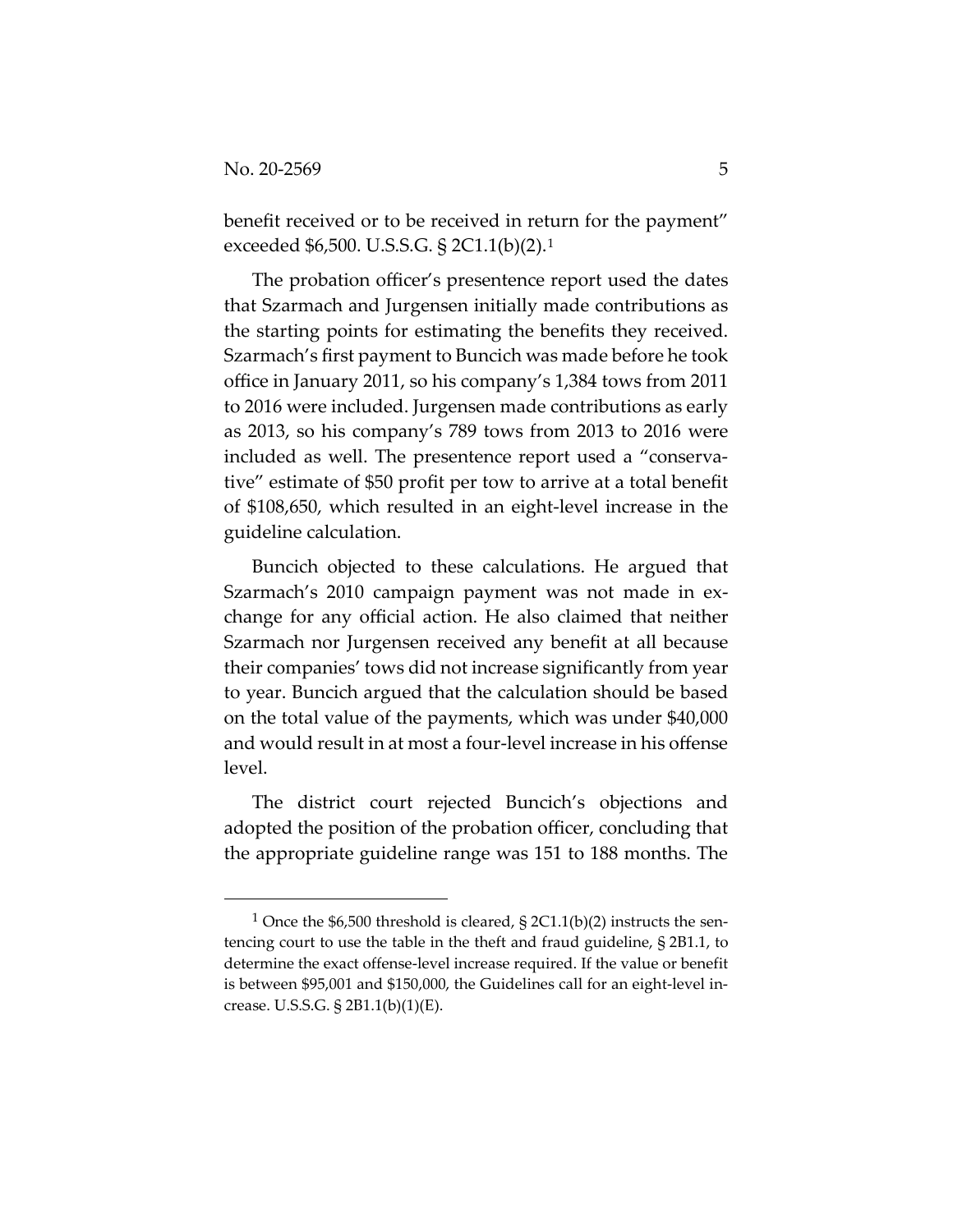court also adopted the factual content of the presentence report as its own findings of fact. Finally, after stating that it had considered the 18 U.S.C. § 3553(a) sentencing factors, the mitigation arguments, the findings of the presentence report, and the applicable Sentencing Guidelines, the court imposed a sentence of 188 months.

# C. *First Appeal and Resentencing*

In his first appeal, Buncich challenged his convictions but not his sentence. This court overturned his convictions for the first three wire fraud counts due to insufficient evidence. *Buncich*, 926 F.3d at 366. We affirmed the convictions for the other three counts and remanded to the district court for resentencing. *Id.* at 369.

Before resentencing, the probation officer filed an addendum to the presentence report asserting that the reversal on the first three counts had no effect on the original guideline calculation, so that 151 to 188 months remained the correct range. In response, Buncich submitted another sentencing memorandum. He argued that he should be sentenced to time served followed by home detention due to his age, poor health, and vulnerability to COVID-19. Buncich also argued that the government's proposed sentence would be disparately severe as compared to those of other bribery and public corruption defendants both nationally and in this circuit. Finally, he restated his view that the guideline calculation was improper because the government had failed to show any actual benefit to Szarmach's and Jurgensen's companies.

The district court rejected Buncich's arguments. The court again adopted the position of the probation officer and the factual content of the presentence report, agreeing that the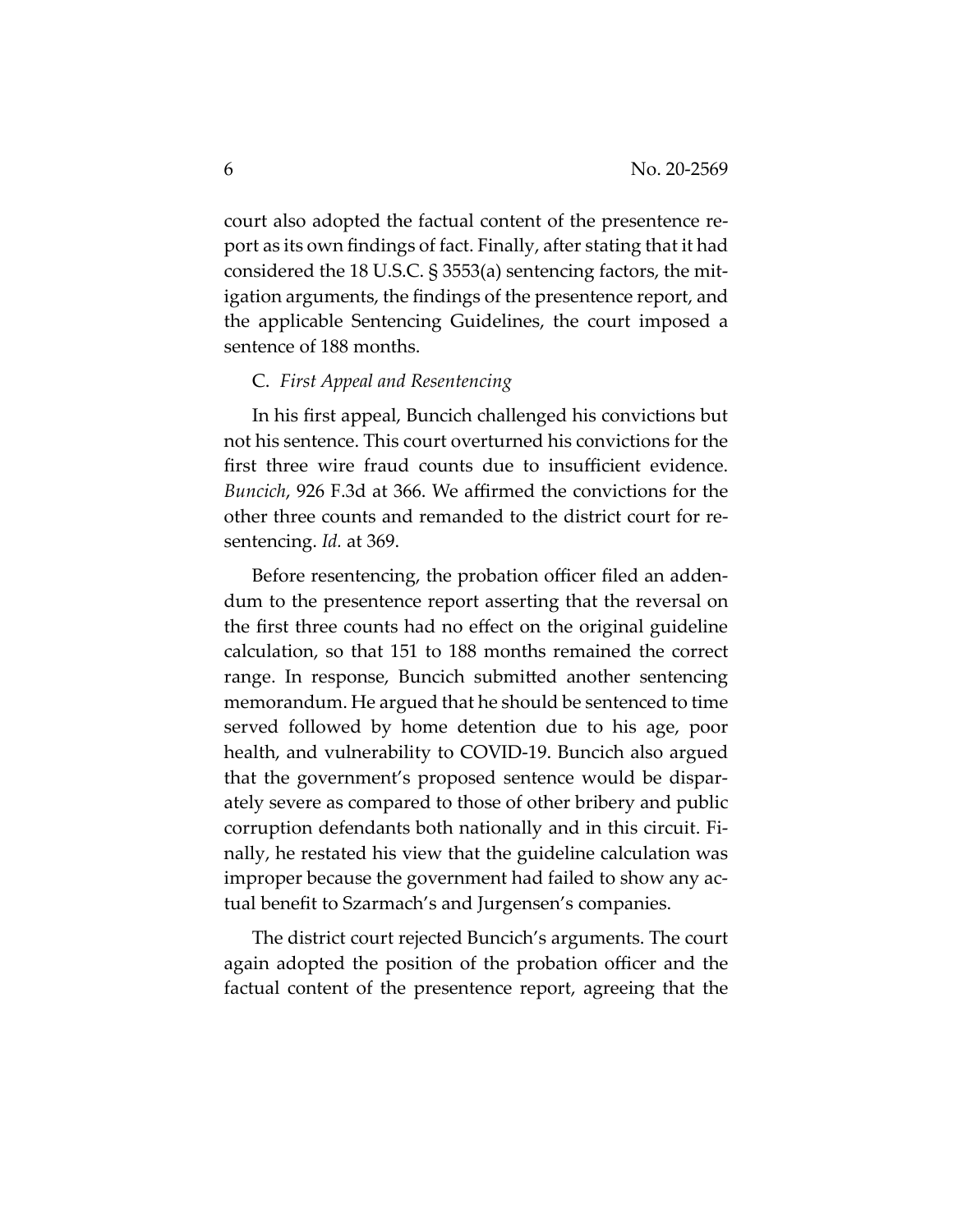guideline range was still 151 to 188 months. Reiterating that it had considered the mitigation arguments and all the other factors mentioned during the first sentencing hearing, the court imposed a new sentence of 151 months, the bottom of the guideline range.

## II. *Guideline Calculation of Benefits from the Bribes*

On appeal, Buncich argues first that the district court miscalculated the benefit received by the towing companies, resulting in an incorrect guideline range. We review the district court's legal application of the Sentencing Guidelines de novo and its factual findings for clear error. *United States v. Slone*, 990 F.3d 568, 572 (7th Cir. 2021).

As we have explained, "benefit calculations cannot always be precise, and so we accept reasonable estimates based on the information available in the record." *United States v. Anderson*, 517 F.3d 953, 963 (7th Cir. 2008). "To be rejected, a district court's calculation must not only be 'inaccurate but outside the realm of permissible computations.'" *Id.*, quoting *United States v. Peterson-Knox*, 471 F.3d 816, 822 (7th Cir. 2006).

Here, the relevant provision is U.S.S.G. § 2C1.1(b)(2), which requires an offense-level increase if "the value of the payment" or "the benefit received or to be received in return for the payment" exceeded \$6,500. The district court agreed with the probation officer's estimate that the benefit received was \$108,650—the total number of Szarmach's 2011–16 tows and Jurgensen's 2013–16 tows multiplied by \$50 per tow. We find no reversible error in the court's treatment of the issue.

#### A. *Waiver*

As a preliminary matter, the government argues that Buncich waived any challenge to the guideline calculation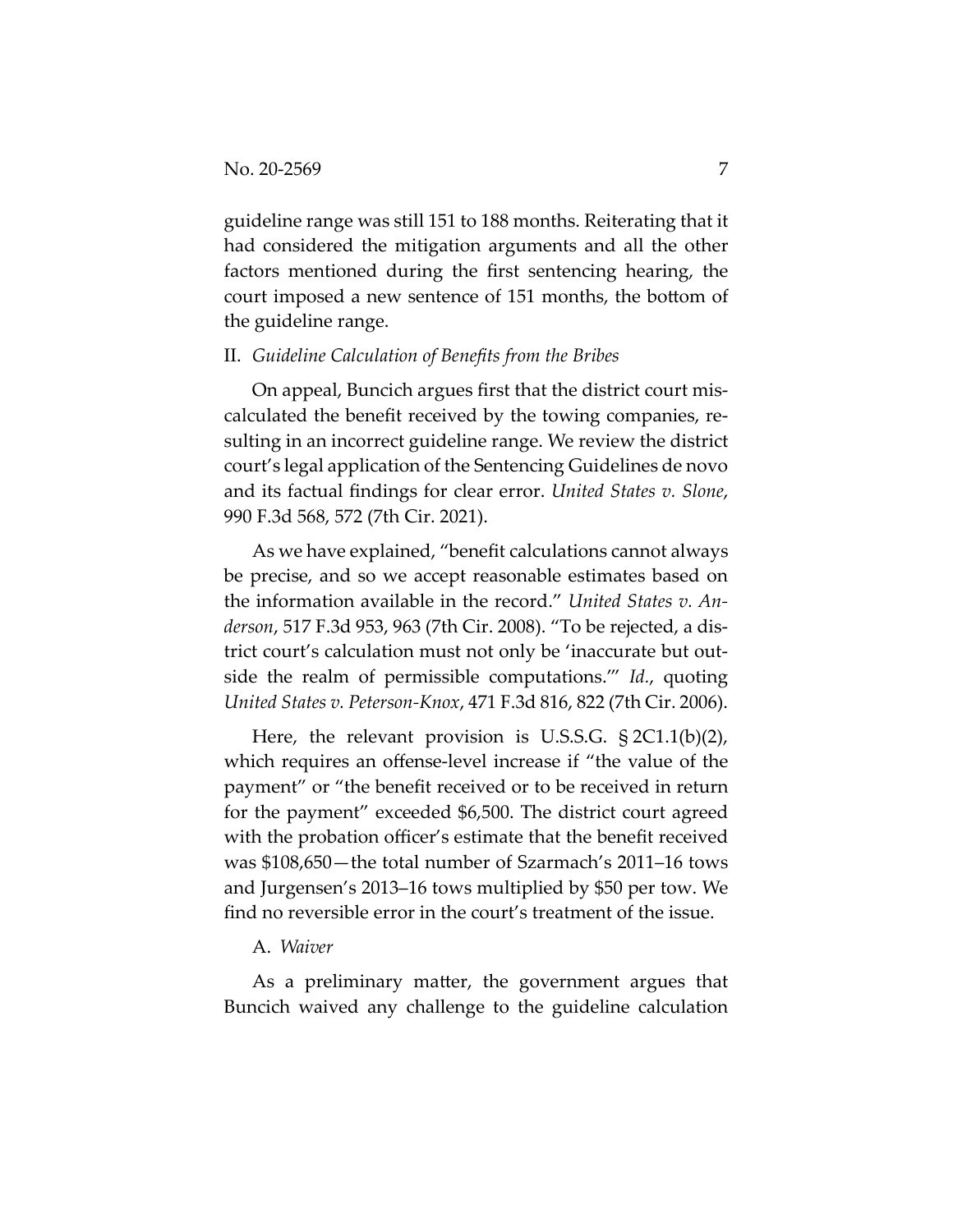because he failed to raise the issue during his original appeal. As a general rule, a party may not use "the accident of a remand" to make an argument that he could have raised—but did not—in his first appeal. *United States v. Adams*, 746 F.3d 734, 745 (7th Cir. 2014), quoting *United States v. Parker*, 101 F.3d 527, 528 (7th Cir. 1996).

That general rule does not hold true, however, when the opposing party fails to make a waiver argument in the district court and instead responds on the merits. *United States v. Crisp*, 820 F.3d 910, 913 (7th Cir. 2016). The government here did not argue waiver in the district court upon resentencing but instead addressed the merits of Buncich's arguments. In doing so, it "waived any waiver," *United States v. Whitlow*, 740 F.3d 433, 439 (7th Cir. 2014), that might have resulted from Buncich's failure to challenge his sentence in his original appeal. We proceed to the merits.

#### B. *No Benefit?*

According to Buncich, the district court erred because the towing companies received no benefits for the bribes they paid him. He points out that both Szarmach's and Jurgensen's companies had fewer total tows in 2016—when the scheme ended—than they had in 2012. And while Szarmach's share of the total tows had increased by 2016, Jurgensen's share remained constant. Buncich concludes from these trends that the payments Szarmach and Jurgensen made had no effect on their towing contracts.

The argument is neither realistic nor persuasive. First, both Szarmach and Jurgensen received a benefit in that their payments allowed them to remain on the tow list and to maintain their territories. Both owners testified that they felt they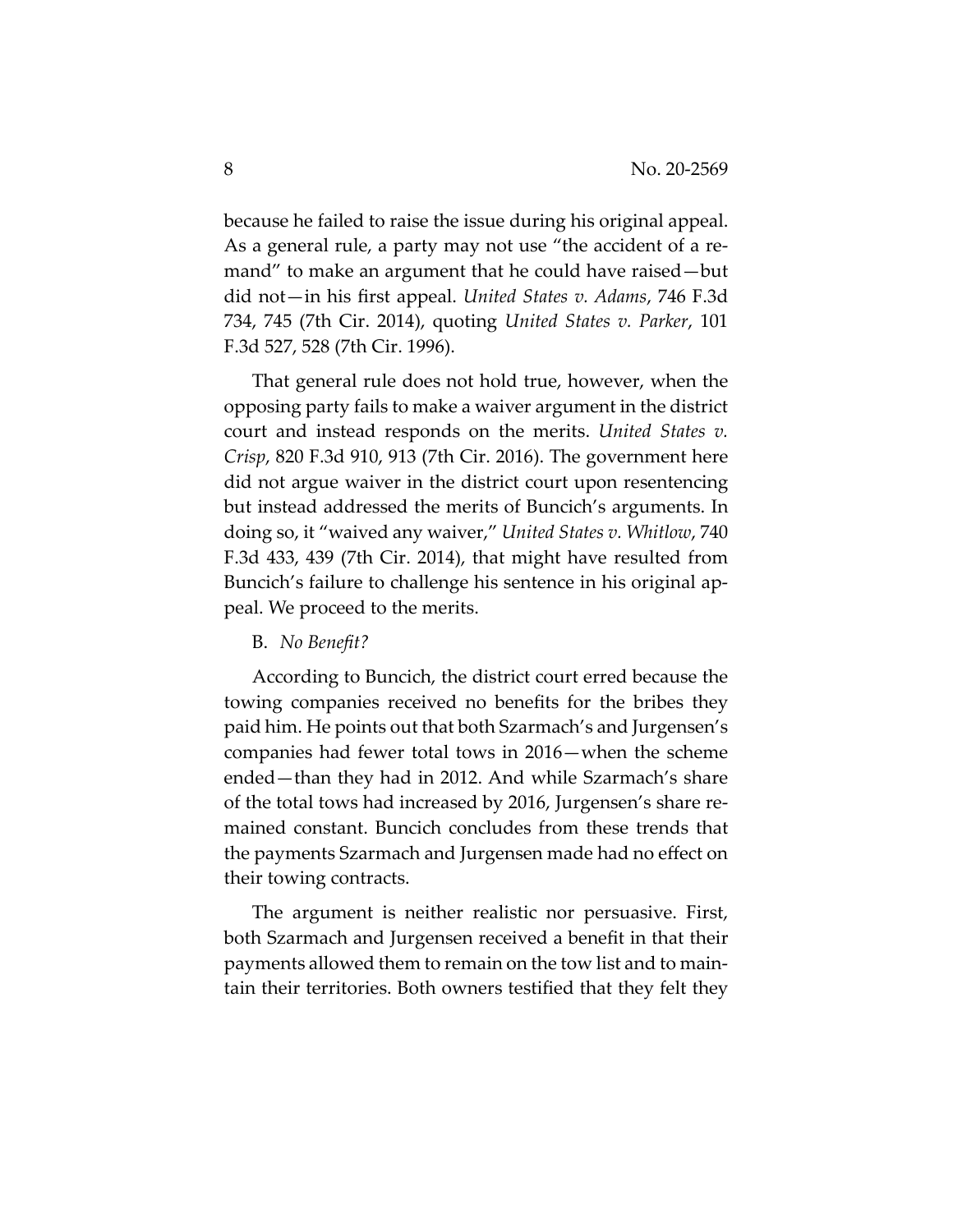needed to buy fundraiser tickets if they wanted to stay on the list and keep towing. Their payments also allowed them to expand their towing work or territory on some occasions, including Szarmach's increased heavy towing after the October 2014 payments and both companies' acquisition of the Gary tows in 2016.

Meanwhile, as we recognized in Buncich's first appeal, "towing companies who failed to buy their full allotment of campaign tickets had territory taken away." *Buncich*, 926 F.3d at 367. The vice president of S&S Towing, for example, testified that he did not always purchase tickets and that Szarmach took over some of the heavy towing in his territory. And there were other examples. Based on this evidence, the district court did not err by finding that both Szarmach and Jurgensen received a benefit from the arrangement and by calculating the offense-level increase accordingly.

#### C. *Timing*

Buncich further argues that the district court's calculation was incorrect because it included tows dating back to 2011. He claims that Jurgensen did not make his first corrupt payment until April 2014, while Szarmach's did not come until October 2014. As a result, Buncich argues, any tows before those dates should not have been included in the total.

This argument is also not persuasive. With respect to Jurgensen, the presentence report concluded based on the evidence that he had "made campaign contributions to secure favorable towing treatment as early as 2013." Szarmach's first payment was even earlier—he gave Buncich \$500 before he took office because he thought it would help him get on the tow list. Both men then continued to make payments and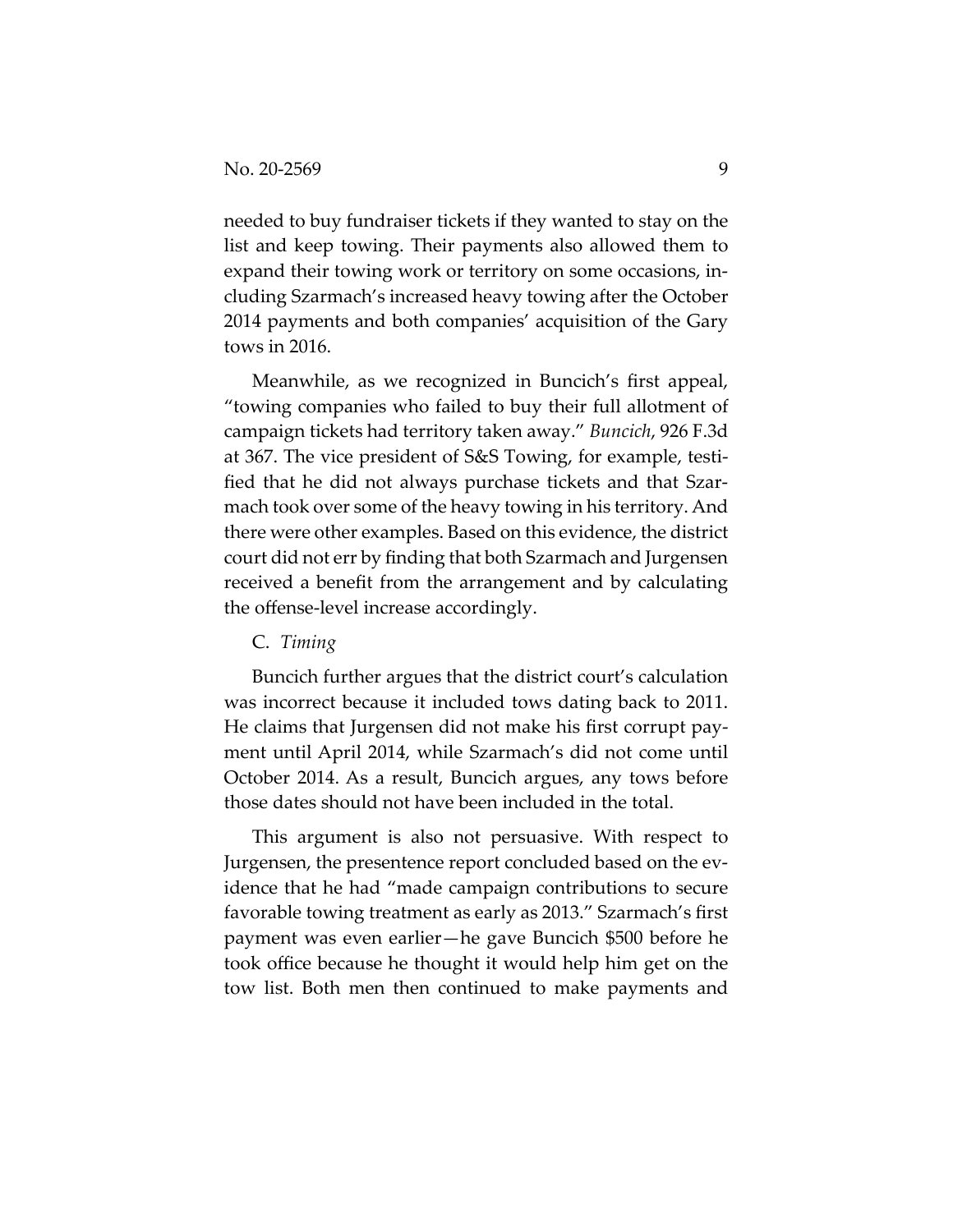receive benefits after those initial contributions. Looking at this evidence, the district court did not act unreasonably in finding that the companies' later tows were all part of the corrupt scheme. The court therefore calculated the total using 2011 and 2013 as the start dates for Szarmach and Jurgensen, respectively. This view of the evidence was reasonable. It certainly was not "outside the realm of permissible computations." *Anderson*, 517 F.3d at 963, quoting *Peterson-Knox*, 471 F.3d at 822.

Nor do we find reversible error in the district court's reliance on the presentence report for its conclusions on the benefit-received issue. The court announced that it was adopting the position of the probation officer and rejecting defense counsel's objections to the calculation of the benefit. We held that nearly identical language was sufficient in *United States v. Herman*, where the district judge said: "I adopt the positions of the government and the probation officer as set forth in the addendum, and I reject the position of defense counsel." 930 F.3d 872, 874 (7th Cir. 2019). We rejected an argument that the judge needed to provide a more detailed explanation: "Contrary to [defendant's] contention on appeal, this was enough. The court was entitled to adopt the government's version of events, as set forth in the PSR, to explain its ruling on a disputed point that had been thoroughly explored." *Id.*

So too here. The district court could have said more about the defense's specific objections to the findings in the presentence report, but after observing all the witnesses and hearing all the evidence, it did not clearly err by adopting those findings as its own. See *United States v. Blake*, 965 F.3d 554, 559 (7th Cir. 2020) (similarly concluding that district court satisfied requirements of Fed. R. Crim. P. 32(i)(3) when it rejected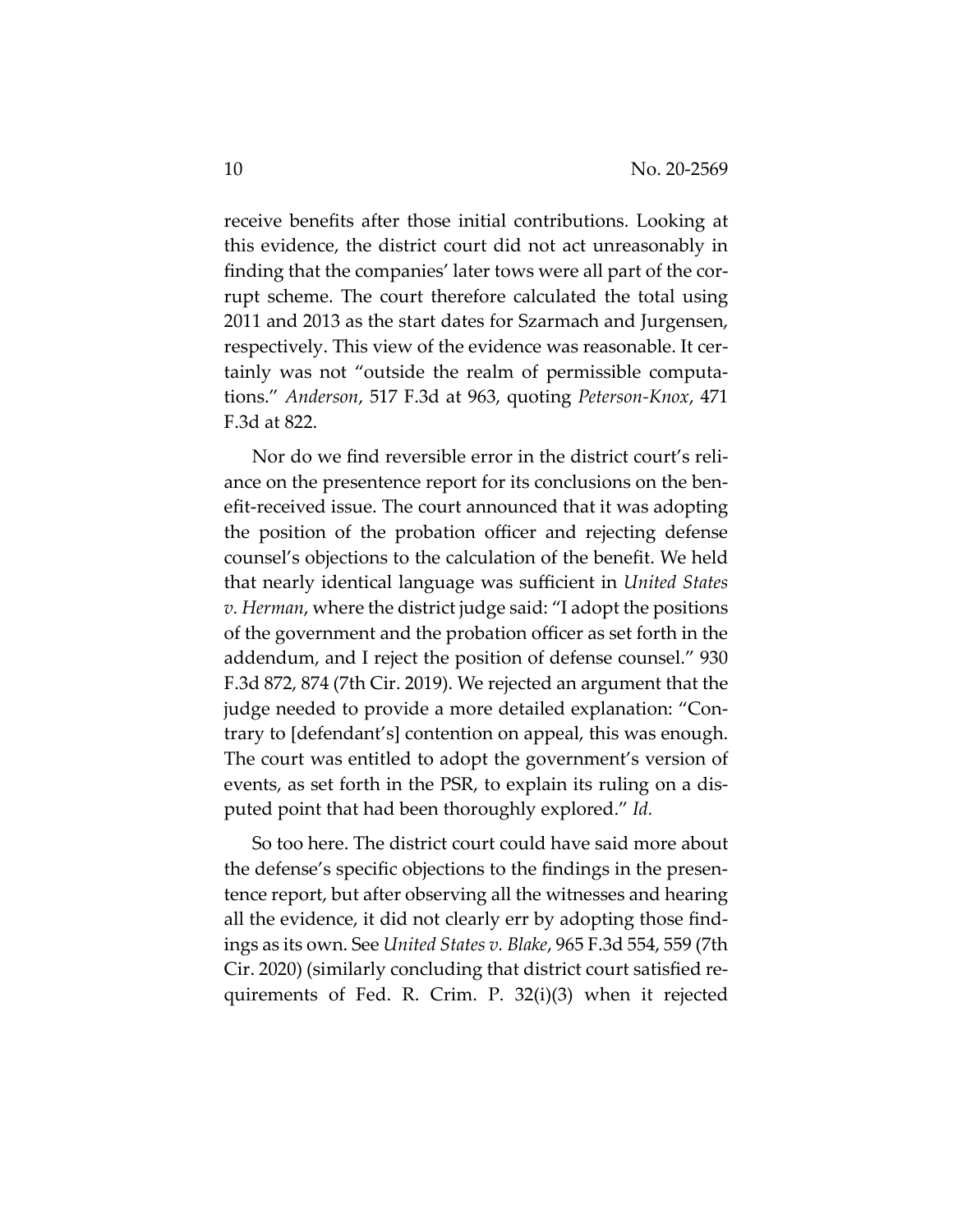defendant's position for "the reasons stated in the government and probation's responses"). The combination of the presentence report, the exploration of the benefit-received issue at the two sentencing hearings, and the district court's resolution in favor of the presentence report's view is sufficient for us to understand both the issue and the district court's resolution of it and to permit meaningful review.

#### III. *Procedural Arguments*

Buncich's second challenge is that the district court committed procedural errors by improperly presuming that a guideline sentence was reasonable and by failing to address his sentencing disparity evidence. We review these procedural challenges de novo. *United States v. Chavez*, 12 F.4th 716, 733 (7th Cir. 2021).

#### A. *Improper Presumption?*

Buncich's presumption argument asserts that the veteran district judge failed to appreciate and comply with the most basic principles of federal sentencing that have applied since the Sentencing Guidelines were deemed only advisory in *United States v. Booker*, 543 U.S. 220, 245 (2005), and *Gall v. United States*, 552 U.S. 38, 49–50 (2007). The principal statute governing federal sentencing instructs the district court to "'impose a sentence sufficient, but not greater than necessary,' to accomplish the goals of sentencing." *Kimbrough v. United States*, 552 U.S. 85, 101 (2007), quoting 18 U.S.C. § 3553(a). The sentencing court may not treat the Guidelines as mandatory or presume that the guideline range is reasonable. *Gall*, 552 U.S. at 49–50. Instead, the court "must make an individualized assessment based on the facts presented," including consideration of the factors set out in § 3553(a). *Id.* We have said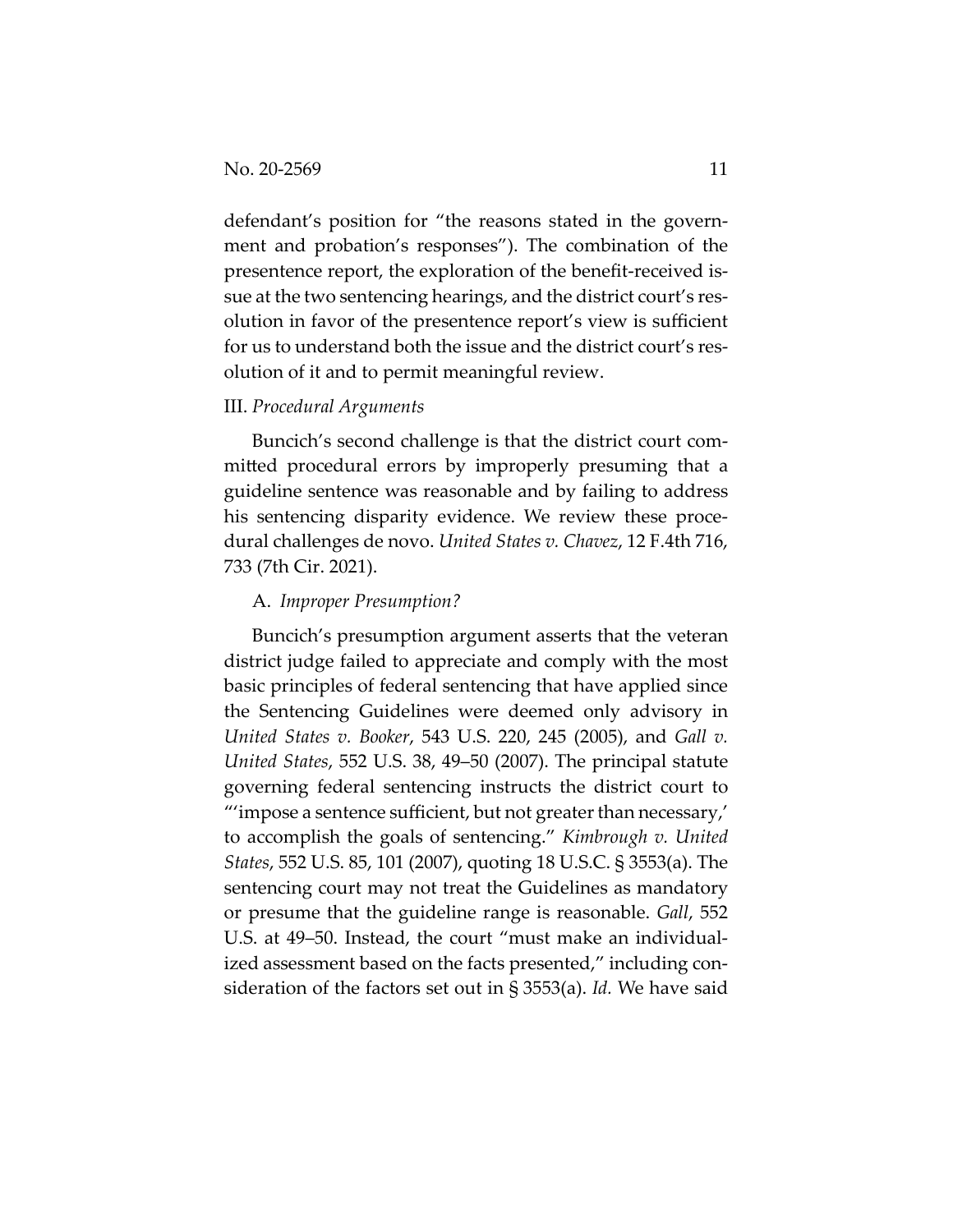repeatedly, however, that the court "need not march through 'every factor under § 3553(a) in a checklist manner.'" *United States v. Stephens*, 986 F.3d 1004, 1010 (7th Cir. 2021), quoting *United States v. Barr*, 960 F.3d 906, 914 (7th Cir. 2020).2

Buncich asserts that the district court's analysis "focused entirely" on the guideline range and failed to assess the § 3553(a) factors. We read the transcript quite differently. At the resentencing hearing, the district court discussed the reasons for the sentence at some length. First, the court said: "I have fully considered the seriousness of the defendant's criminal conduct in this case; all of the relevant Section 3553(a) sentencing factors including the mitigating and aggravating facts and circumstances." The court also noted that it had considered, among other things,

> all of the letters of support and other exhibits that have been filed in advance of the initial

<sup>2</sup> The § 3553(a) factors include:

<sup>(1)</sup> the nature and circumstances of the offense and the history and characteristics of the defendant; (2) the need for the sentence imposed: to reflect the seriousness of the offense, to promote respect for the law, and to provide just punishment for the offense; to afford adequate deterrence to criminal conduct; to protect the public from further crimes of the defendant; and to provide the defendant with needed educational or vocational training, medical care, or other correctional treatment in the most effective manner; (3) the kinds of sentences available; and (4) the need to avoid unwarranted sentence disparities among defendants with similar records who have been found guilty of similar conduct, among other things.

*United States v. Beltran-Leon*, 9 F.4th 485, 492 (7th Cir. 2021), citing 18 U.S.C. § 3553(a).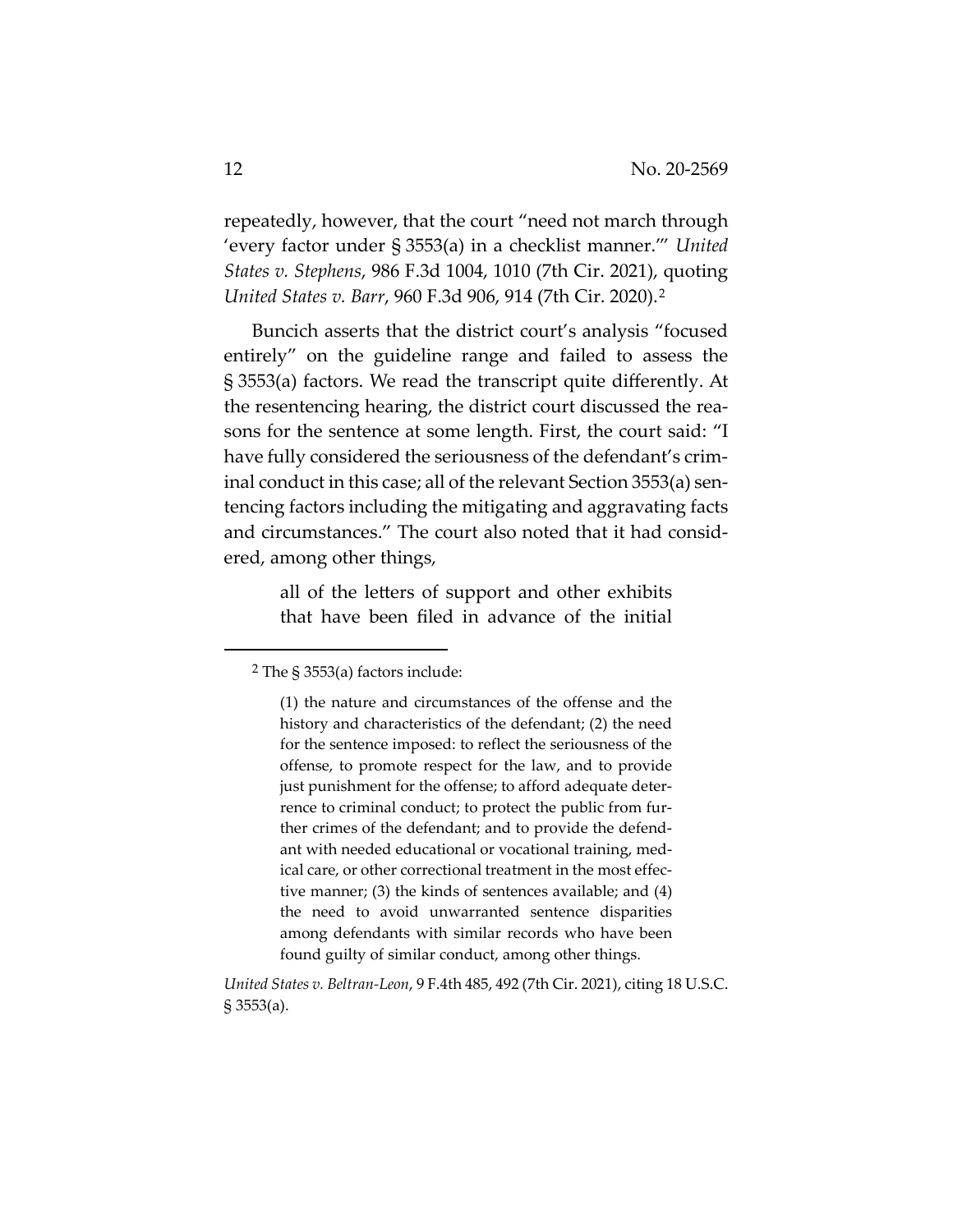sentencing hearing and this resentencing hearing; the arguments submitted today at this resentencing hearing; … [t]he applicable advisory sentencing guidelines and the relevant policy statements of the Sentencing Commission; [t]he final statements of the defendant, his lawyer, and the government lawyer; [t]he nature and circumstances of the crimes of conviction; … [t]he defendant's background history and his personal characteristics.

The court went on to discuss more specific factors that it had taken into account. These included the fact that Buncich had "held the highest elected public office in Lake County endowed with staggering powers, which he abused for self-enrichment;" that he "forever tarnished his own reputation and the reputation of Lake County's honest and good public servants;" and that prior to resentencing he had shown "very little or no remorse."

On the other side of the scales, the court weighed Buncich's long career in law enforcement, his community involvement, and his lack of a criminal record. Finally, the court added that it had considered Buncich's physical health and vulnerability to COVID-19 and concluded that the Bureau of Prisons was "perfectly capable of maintaining a safe environment for the defendant." Both Buncich and his attorney agreed that the court had addressed their mitigation arguments and that it had "fully considered everything that's relevant in determining a reasonable and a just sentence."

The court then said that the defense's request for mitigation lacked "a factual foundation of material substance that would warrant a sentence below the applicable guidelines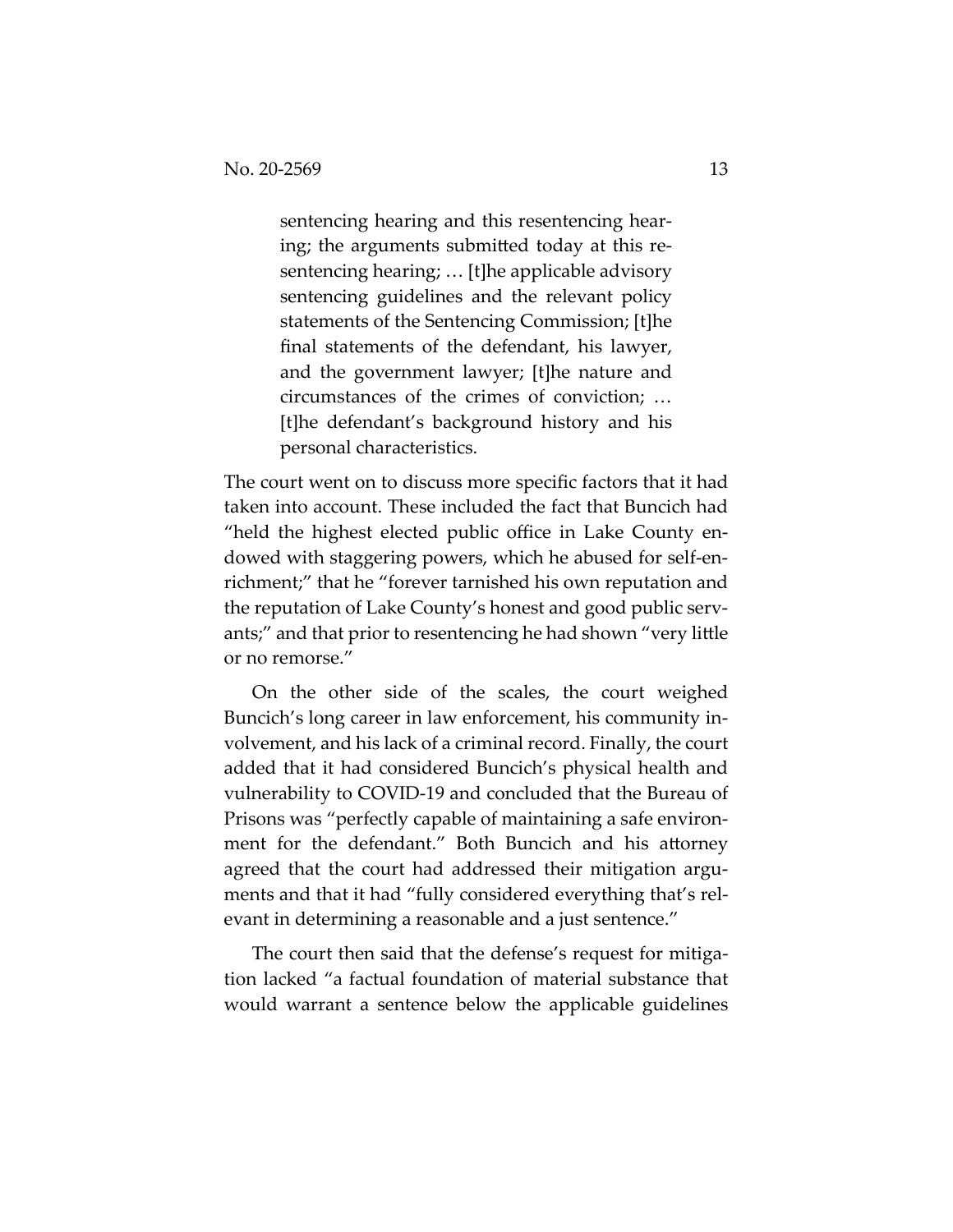imprisonment range." Buncich takes issue with this statement, arguing that it reflects an impermissible presumption of the Guidelines' reasonableness.

We disagree. The district court went on to say that Buncich's conduct "deserves no less than a guideline sentence, which under the circumstances of this case is not too harsh. So in the exercise of my discretion, defense counsel's request for mitigation of the defendant's sentence, that's denied." In other words, the district court calculated a proper guideline range, as it was required to do, and it considered the advice from the Sentencing Commission reflected in that calculated range, as it was also required to do. The judge fully understood, though, that he could not deflect responsibility for the sentencing decision to the Commission. He acknowledged that he had the discretion to impose a different sentence and that he was responsible for the ultimate sentence.

Taking into account the many inputs relevant to the decision, Judge Moody accepted the guidance from the calculated range and said he was not convinced there were persuasive reasons to go outside that range. That was entirely appropriate, not a procedural error. See, e.g., *United States v. Rollins*, 544 F.3d 820, 840 (7th Cir. 2008) (finding no improper presumption where "the judge expressly recognized, 'I have discretion in this area' and that he was to impose a sentence sufficient but not greater than necessary to comply with the basic aims of sentencing"). We have not required more. See, e.g., *United States v. Armand*, 856 F.3d 1142, 1146 (7th Cir. 2017) (finding no improper presumption where district court "discussed [defendant's] history and characteristics, as well as the need for the sentence imposed to afford adequate deterrence to criminal conduct, promote respect for the law, and provide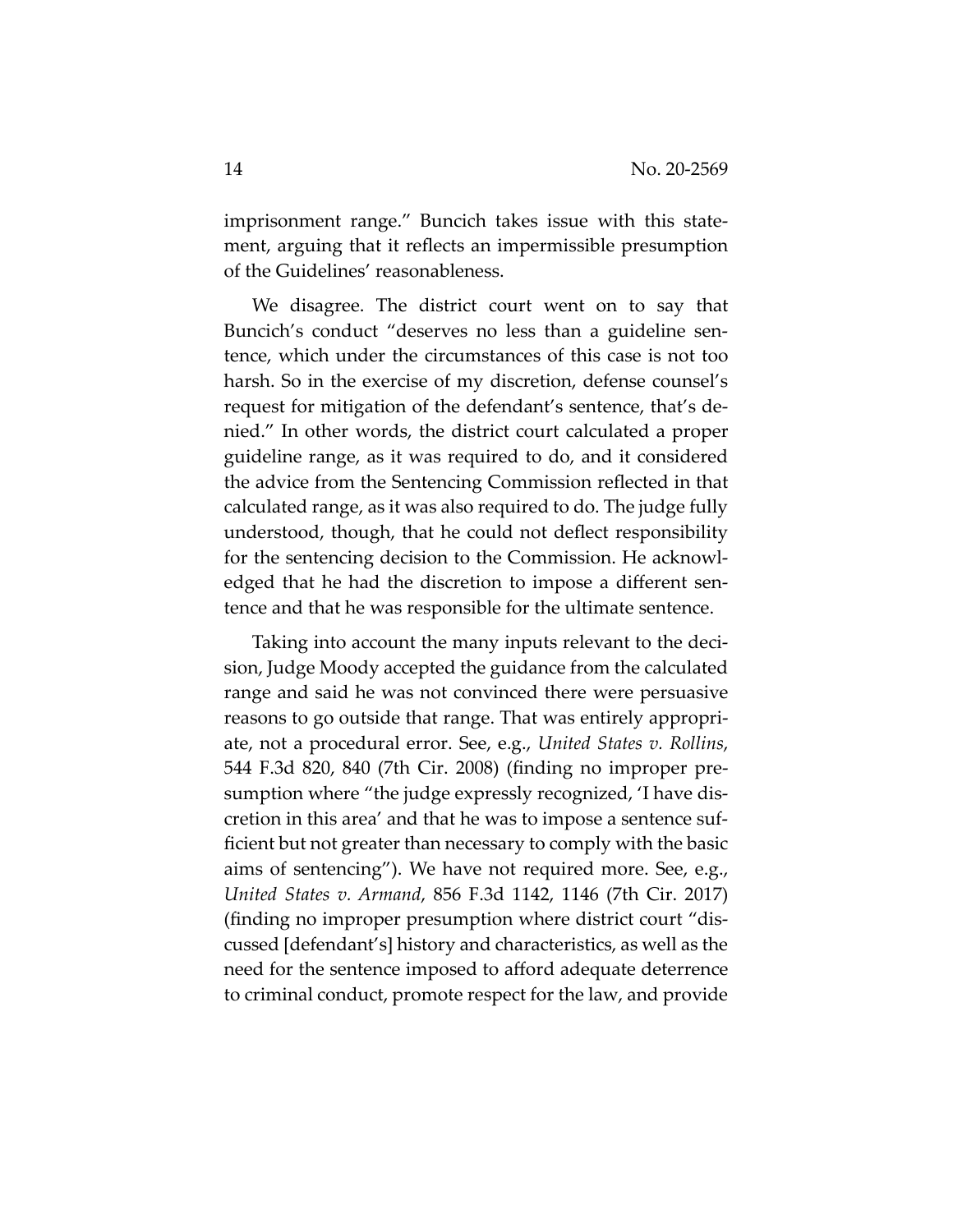correctional treatment"); *United States v. Allday*, 542 F.3d 571, 573 (7th Cir. 2008) (finding no improper presumption where district court "considered [defendant's] argument for a lower sentence and his particular circumstances" and "recognized that the Guidelines were in no way binding on its decision").

The district court also reiterated its reasons after announcing the sentence of 151 months. The court said that the sentence "reflects the seriousness of the crimes of conviction," "takes into account … the background history and the personal characteristics of the defendant," and "protects the public from further crimes of this type by the defendant." This discussion closely tracks many of the factors laid out in § 3553(a), including "the nature and circumstances of the offense," "the history and characteristics of the defendant," and "the need for the sentence imposed" to serve multiple purposes. 18 U.S.C. § 3553(a). The judge's remarks leave us with no doubt that "the sentencing judge understood his obligation to independently decide whether the Guideline sentence achieved the goals of § 3553(a)." *Allday*, 542 F.3d at 574.

#### B. *The Disparity Argument*

Buncich's second procedural challenge is based on the district court's terse comment regarding his sentencing disparity argument. Under § 3553(a)(6), the sentencing court must consider "the need to avoid unwarranted sentence disparities among defendants with similar records who have been found guilty of similar conduct." 18 U.S.C. § 3553(a)(6). The district court here said that it had "fully considered the need to avoid unwarranted sentence disparities among defendants." Buncich contends that statement was insufficient because he had presented evidence that bribery defendants both in this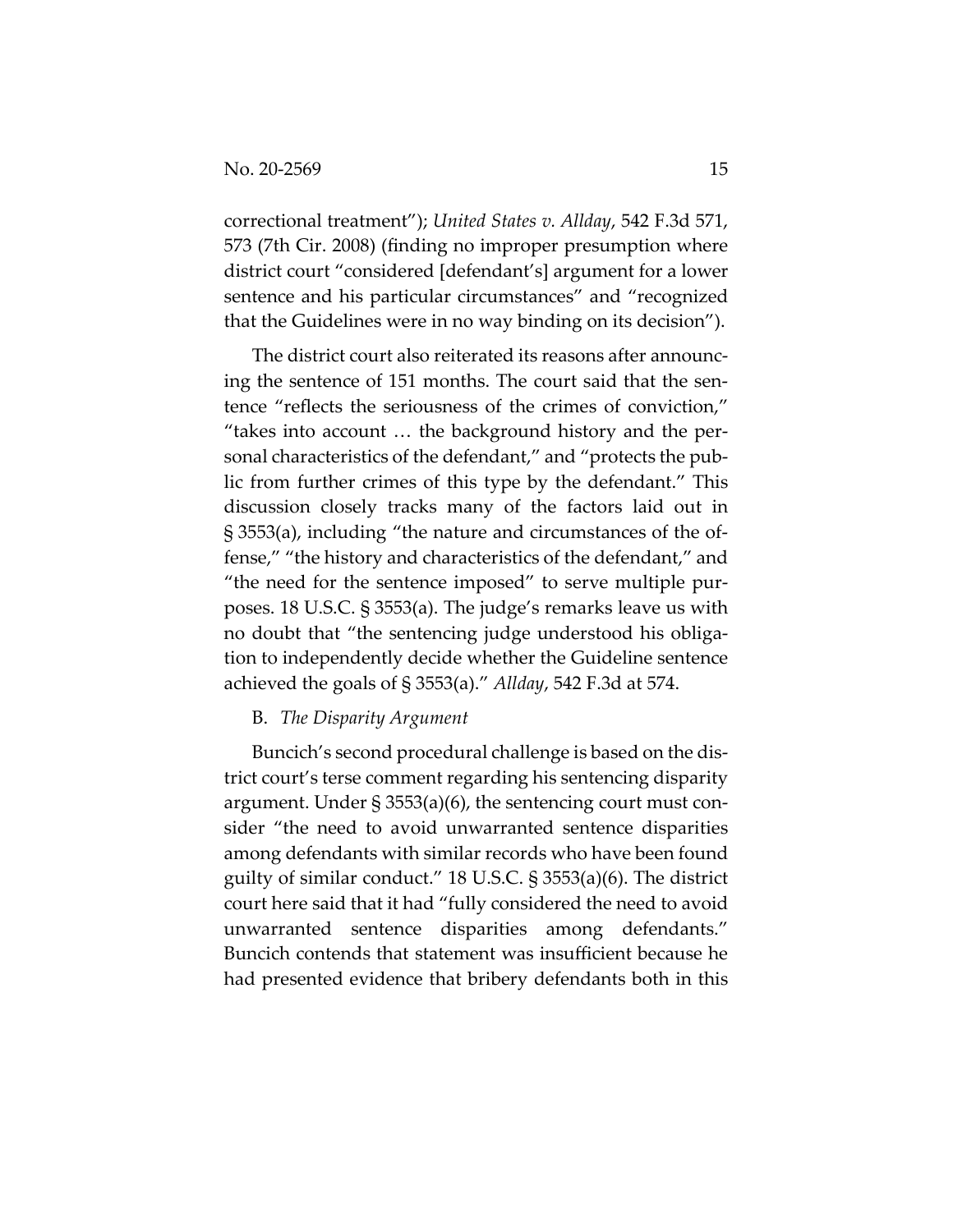circuit and nationwide have received more lenient sentences than he did.

The challenge fails for two reasons. First, we have found that a sentence "within a Guideline range 'necessarily' complies with § 3553(a)(6)." *United States v. Sanchez*, 989 F.3d 523, 541 (7th Cir. 2021), quoting *United States v. Bartlett*, 567 F.3d 901, 908 (7th Cir. 2009); accord, e.g., *United States v. Annoreno*, 713 F.3d 352, 359 (7th Cir. 2013) ("Sentencing within the range advised by the sentencing guidelines accounts for concerns of unwarranted sentencing disparities…."). As the Supreme Court put it, "avoidance of unwarranted disparities was clearly considered by the Sentencing Commission when setting the Guidelines ranges." *Gall*, 552 U.S. at 54. A district judge who correctly calculates and reviews the guideline range has therefore "*necessarily* [given] significant weight and consideration to the need to avoid unwarranted disparities." *Id.* (emphasis added). That is precisely what the district court did here.

Second, we have recognized that a district court may pass over in silence a defendant's argument that the court failed to consider disparities when imposing a guideline-range sentence. *Sanchez*, 989 F.3d at 541. In such cases, the district court need not say anything at all about § 3553(a)(6). *Id.* Since the guideline calculation in this case was not erroneous, the district court was not required to address Buncich's argument any more specifically than it did.

## IV. *Substantive Reasonableness*

Finally, Buncich argues that his sentence was substantively unreasonable. We review that question for an abuse of discretion. *United States v. Gibson*, 996 F.3d 451, 468 (7th Cir.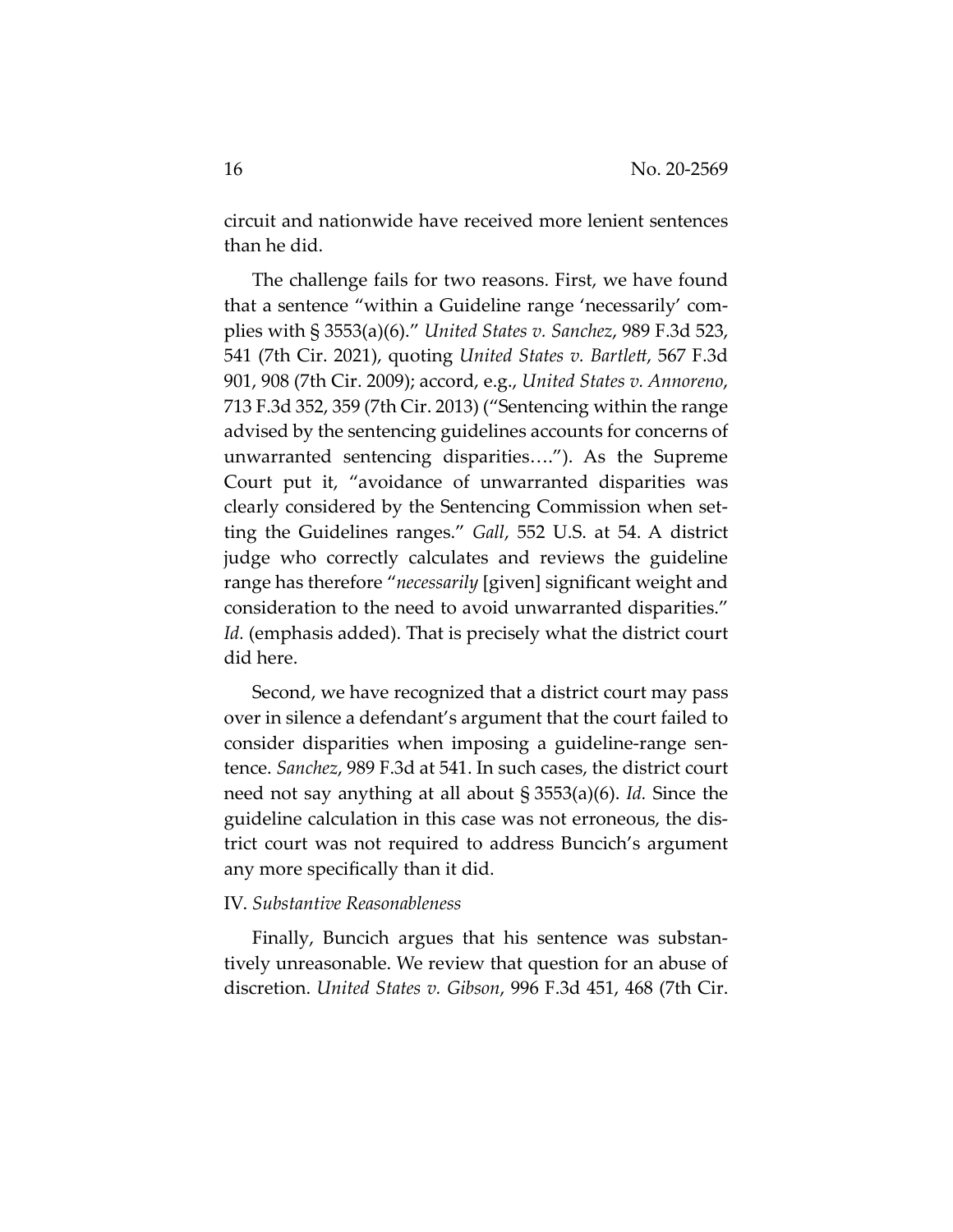2021). A reviewing court may presume that a sentence within the properly calculated guideline range is reasonable. *United States v. Beltran-Leon*, 9 F.4th 485, 491 (7th Cir. 2021).

Buncich has not overcome that presumption here. He argues that the district court dismissed his mitigation evidence without discussion, focusing solely on the seriousness of the offense. Again, we read the sentencing transcript differently. The district court said that it had reviewed the presentence report and both parties' submissions, "which is often enough to show that it considered the mitigation arguments." *Stephens*, 986 F.3d at 1009. The court acknowledged that there were mitigating factors, such as Buncich's community involvement and lack of a criminal record. But the court understandably placed greater weight on the aggravating factors in these bribery convictions of the highest-ranking law enforcement officer in the county. That much is clear from the court's reference, for example, to Buncich's "egregious self-serving betrayal of the trust placed in him as sheriff" and to his abuse of his "staggering powers" for his own enrichment that had "forever tarnished his own reputation and the reputation of Lake County's honest and good public servants." Judge Moody knows Lake County as well as anyone. He was entitled to make that judgment focusing primarily on the seriousness of Buncich's offenses and the need for general deterrence in the larger community. The sentence here was not unreasonable.

AFFIRMED.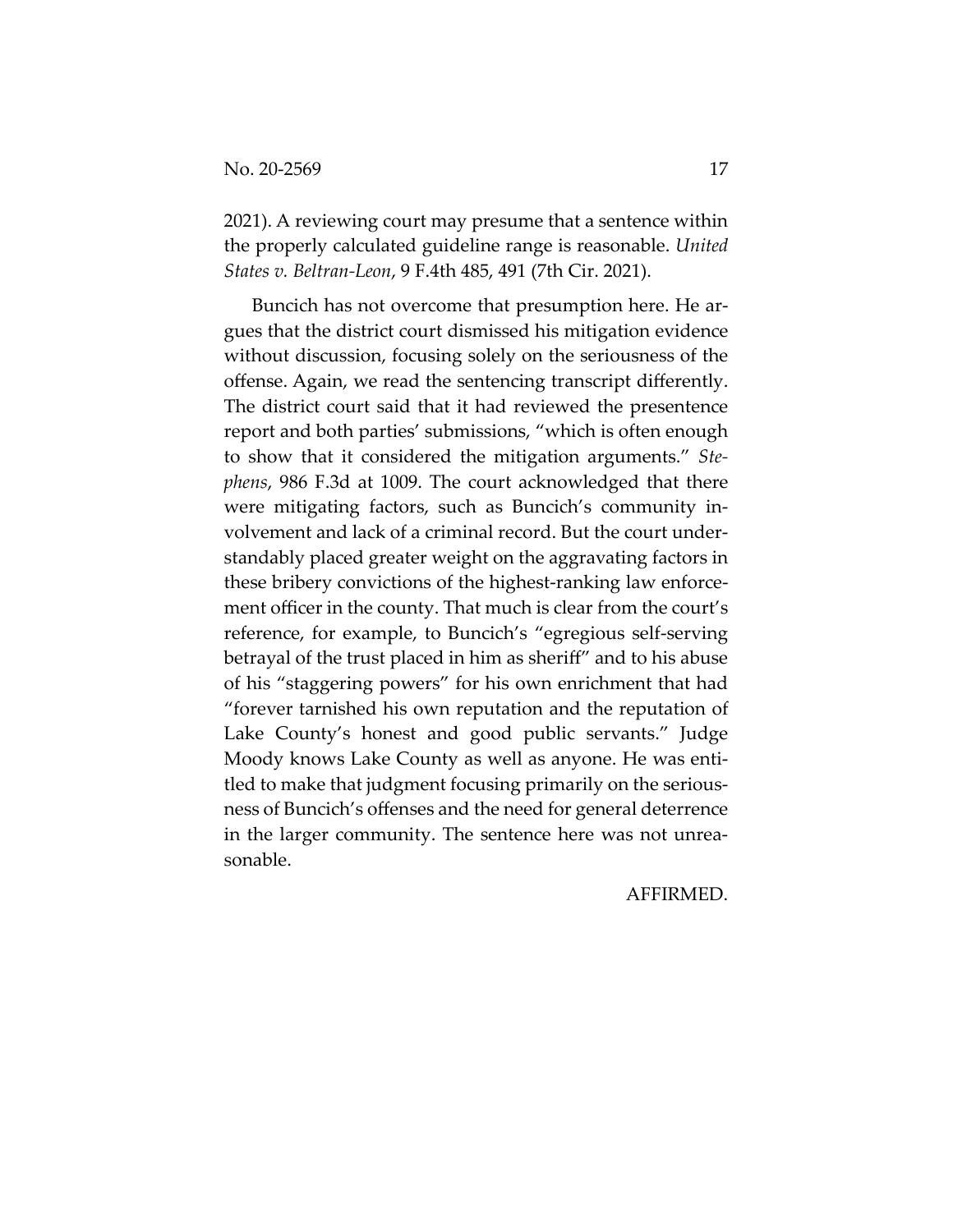ST. EVE, *Circuit Judge*, concurring in part and dissenting in part. I largely agree with the majority. The district court did not improperly presume that a guideline sentence was reasonable; did not fail to address a nonfrivolous disparity argument; and did not impose a substantively unreasonable sentence. I part ways only on the question of whether the district court, based on the record before it, appropriately calculated the "benefit received" by the tow companies. $1$ 

Section 2C1.1(b) of the Guidelines provides that a defendant's sentence can be increased based on the "benefit received" by the briber for the corrupt act. U.S.S.G. § 2C1.1(b). Under this provision, the greater the benefit a briber receives, the heavier the sentence is for the person bribed. *See id.* The "benefit received" includes though only the profits (or net revenue) that result from the corruption, not the gross revenue. *See, e.g.*, *United States v. Sapoznik*, 161 F.3d 1117, 1119 (7th Cir. 1998); *United States v. White Eagle*, 721 F.3d 1108, 1121–22 (9th Cir. 2013); *see also United States v. Anderson*, 517 F.3d 953, 962 (7th Cir. 2008) ("[T]he value of the bribe is not always the sum offered by the defendant."). A benefit calculation can be based on uncharged conduct, provided that the district court "explain[s] exactly how the conduct factors into the benefit calculus." *Anderson*, 517 F.3d at 963. We have acknowledged that benefit calculations are not always easy to tabulate, so we "accept *reasonable* estimates based on the information available in the record." *Id.* at 963 (emphasis added). Permitting

<sup>&</sup>lt;sup>1</sup> The majority concludes, and I agree, that the government waived its waiver argument for the scope of remand by not raising the issue below. *See United States v. Whitlow*, 740 F.3d 433, 439 (7th Cir. 2014).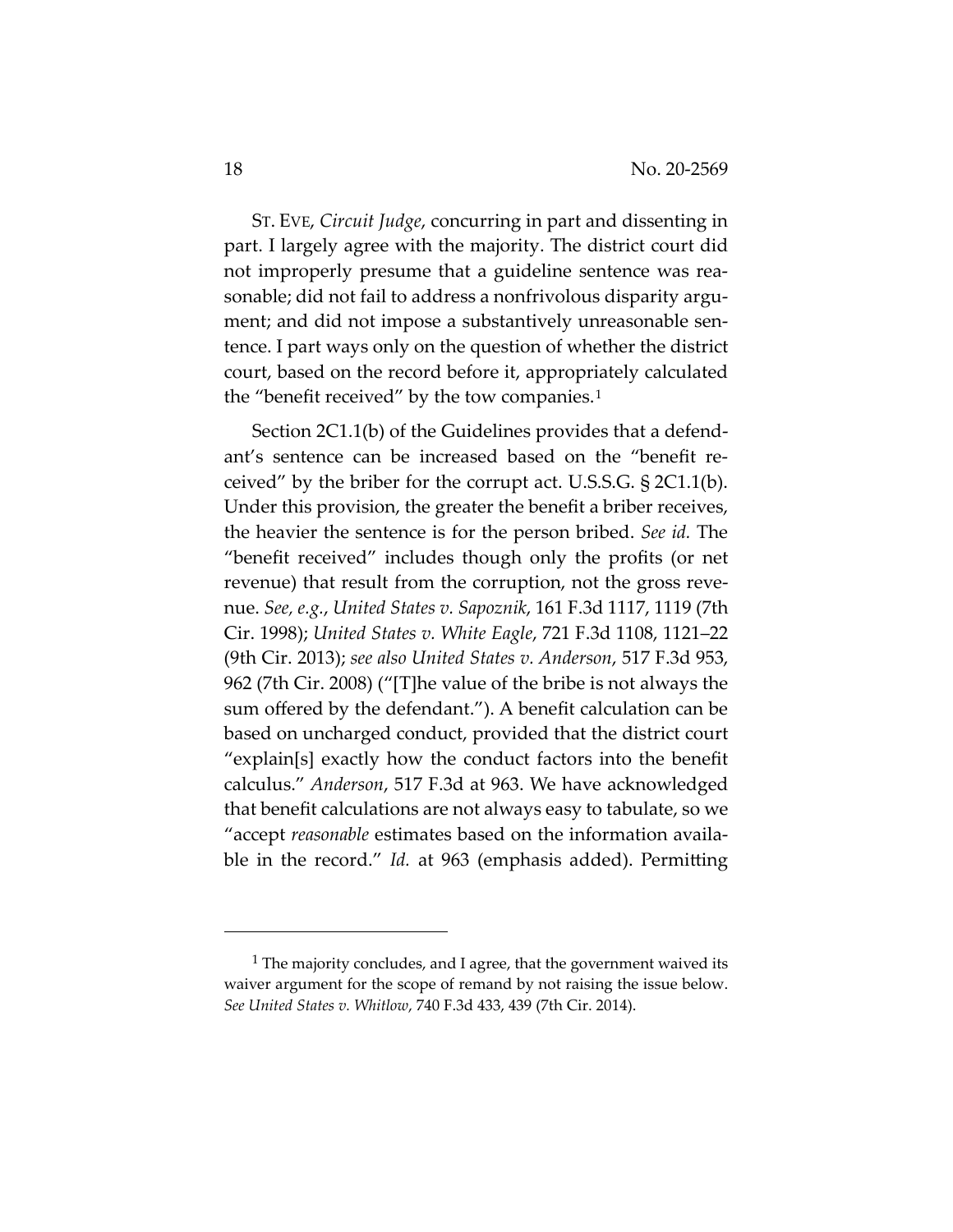"reasonable estimates," however, does not mean accepting any number put forth.

Here, as the majority correctly notes, the towing companies received *some* benefit in exchange for the bribes paid to Buncich. The amount of that benefit though turns on the appropriate number of tows that should be included in calculating the "benefit received" and the timing of the bribes. The majority believes that the "benefit received" by the tow companies could fairly be all the tows awarded (multiplied by a profit of \$50) to Szarmach's company beginning in 2011 and to Jurgensen's company beginning in 2013. That may be true, but the district court has not yet made the necessary factual findings to justify those conclusions.

On the number of tows, merely giving some benefit to the two companies, even in exchange for bribes, does not signify that *every* tow resulted from the illegal payments. I do not dispute that Szarmach's towing company was awarded more tows and that Jurgensen's towing company maintained its position as other companies lost out. But the benefit calculation relied on by the district court presupposes that both companies would have lost *all* their territory without paying the bribe money. That goes too far on this record alone. As the government acknowledges, no company was ever removed from the towing list. Companies that did not pay, indeed, saw their territory shrink. No attempt, however, is made to quantify the loss that a non-bribing company experienced. Causation can be loose, just not so attenuated that it lacks factual support. *See id.* at 963 (rejecting the government's million-dollar figure because the only properties "*affected* by illegal bribes" count (emphasis added)); *Sapoznik*, 161 F.3d at 1120